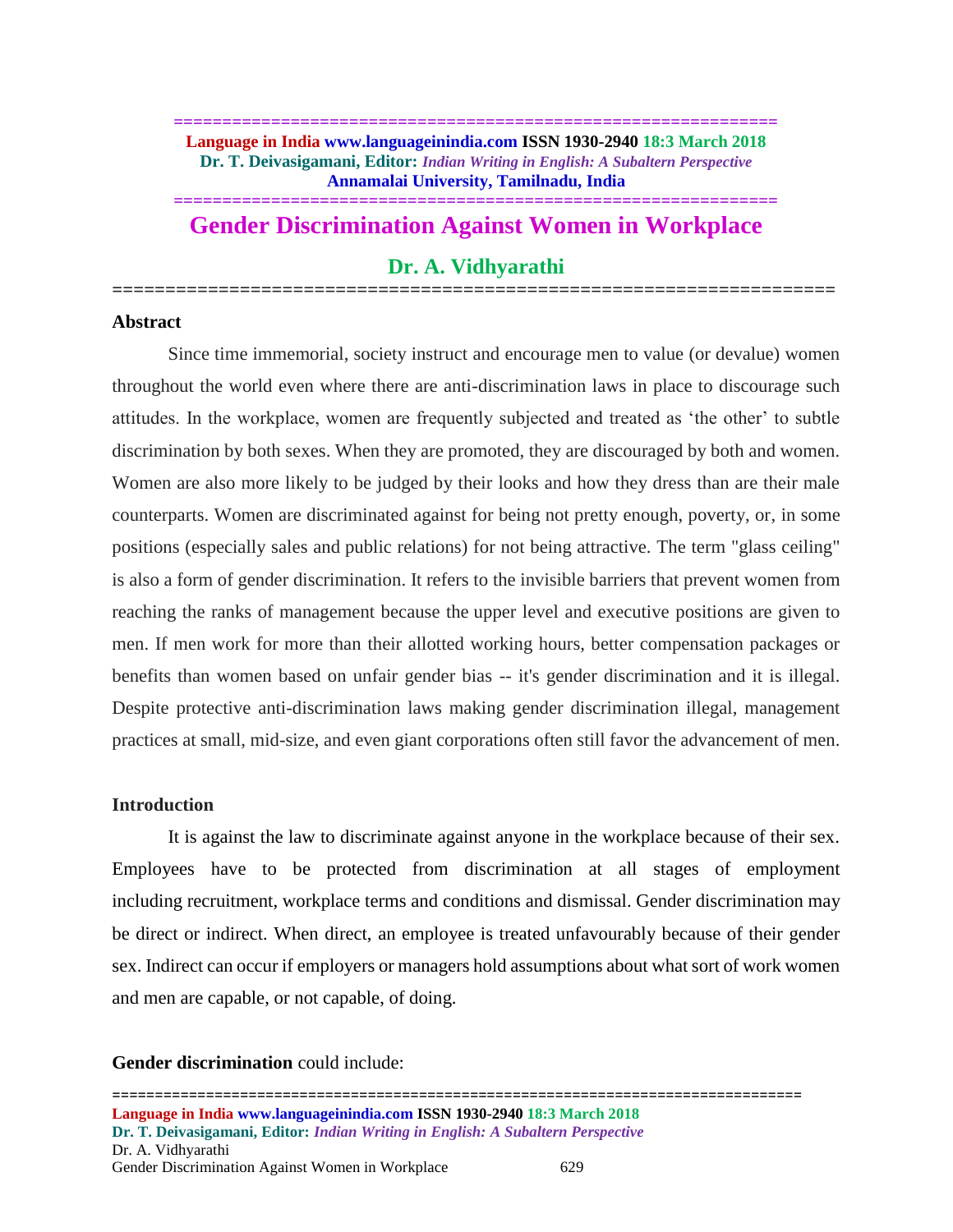- Not hiring a woman because the boss thinks she won't fit into a traditionally male workplace
- Offering women and men different rates of pay or benefits for the same job
- Not promoting a woman to a more senior position because it's assumed the other staff won't respect her authority
- Dividing up work tasks based on whether staff are male or female
- Insisting women has to wear different clothing at work to men, for example, short skirts
- Not considering women for a particular role.

The exceptions in regard to gender discrimination include:

- Maintaining decency and privacy (for example, in a fitting room or toilets)
- Performing searches of people or their clothing.
- Maintaining authenticity and credibility in regard to an artistic, photographic or dramatic performance, modelling work or similar activity.

For example, an employer may limit the offering of employment to people of one gender if it is a genuine occupational requirement for this to happen.

## **Liability**

Employers are liable for their employees' acts of discrimination or sexual harassment. They also have a [positive duty](https://www.humanrightscommission.vic.gov.au/the-workplace/positive-duty) to eliminate discrimination, sexual harassment and victimisation as far as possible. Like, complaints of discrimination made to the Commission are resolved through a process called conciliation. Sexual harassment or abuse is unwelcome sexual behaviour, which could be expected to make a person feel offended, humiliated or intimidated. It can be physical, psychological, verbal or written.

**Sexual harassment** is covered in the workplace when it happens:

- At work
- At work-related events
- Between people sharing the same workplace
- Between colleagues outside of work.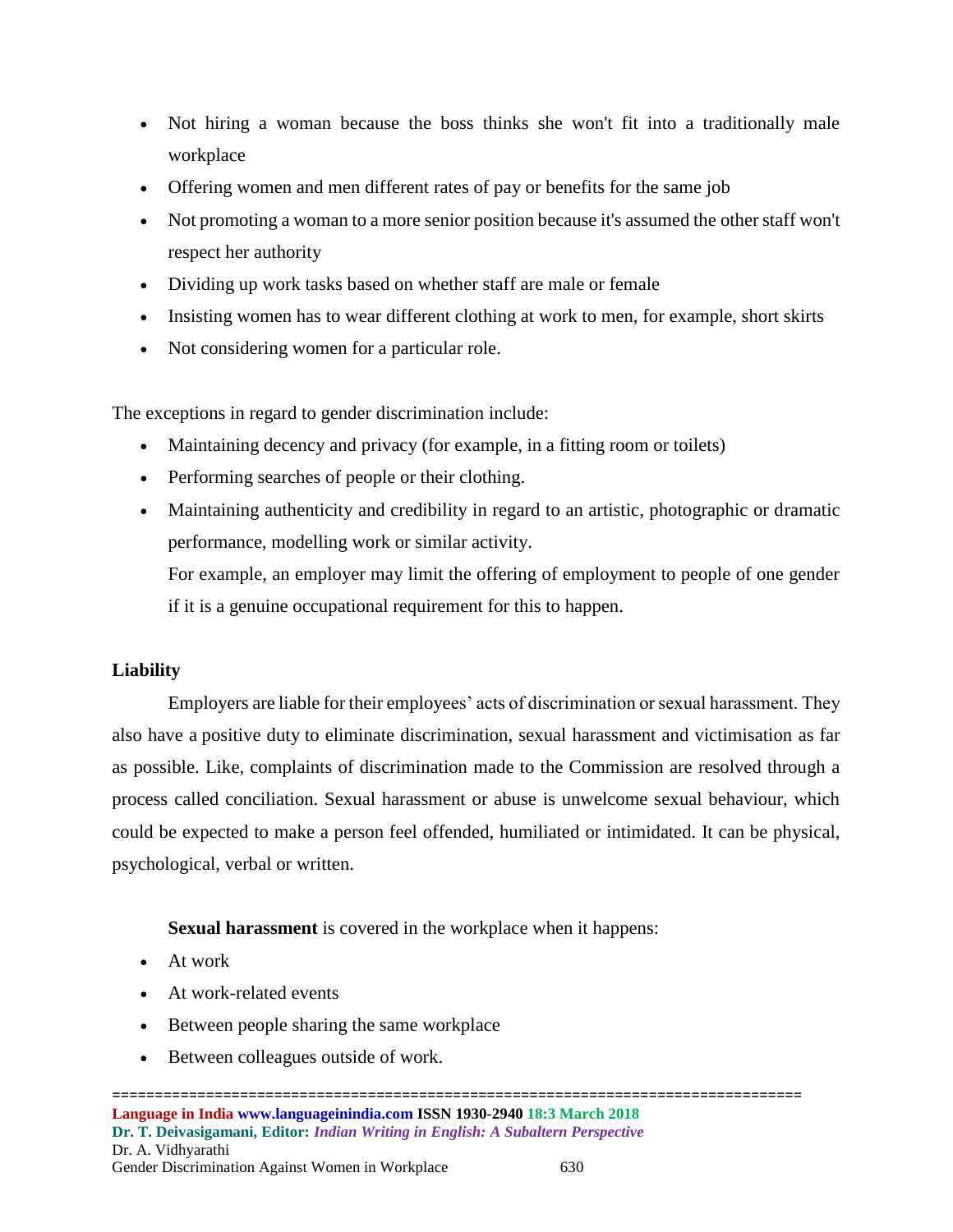The context related to sexual harassment – no matter how large or small or who is involved – require employers or managers to respond quickly and appropriately. Just because someone does not object to inappropriate behavior in the workplace at the time, it does not mean that they are consenting to the behavior.

### **Against Law**

Sexual harassment is against the law. Some types of sexual harassment may also be offensive and has been categorized under criminal law and should be reported to the police, including indecent exposure, stalking, sexual assault and obscene or threatening communications, such as phone calls, letters, emails, text messages and postings on social networking sites. If the person sexually harasses someone else is liable for their behavior, employers can also be held [vicariously](https://www.humanrightscommission.vic.gov.au/the-workplace/employer-responsibilities/liability)  [liable](https://www.humanrightscommission.vic.gov.au/the-workplace/employer-responsibilities/liability) for acts of sexual harassment by their employees or agents.

#### **Perpetrators**

Sexual harassment can involve employees, managers, contractors, agents, clients, customers and others connected with or attending a workplace. It can happen at work, at work-related events or between colleagues outside the work environment. A workplace covers any place that a person attends for the purpose of carrying out their work or trade. They do not need to be an employer or employee of the workplace. Employees or members of industrial organizations must not sexually harass other employees or members of the organization, or people seeking to become a member. Employees or members of a qualifying body, such as a professional association, must not sexually harass other employees or members, or people seeking action on an occupational qualification.

A partner in a firm must not sexually harass another partner or anyone seeking to become a partner at that firm. Volunteers and unpaid workers have the same rights and responsibilities in relation to sexual harassment as paid staff. If a woman faces the confrontation against discrimination either [sexually harassed,](https://www.humanrightscommission.vic.gov.au/discrimination/discrimination/types-of-discrimination/sexual-harassment) victimized or [vilified,](https://www.humanrightscommission.vic.gov.au/discrimination/discrimination/types-of-discrimination/racial-and-religious-vilification) contact and talk about with the concerns concerns. Our dispute resolution service is free and confidential. Once it is taken into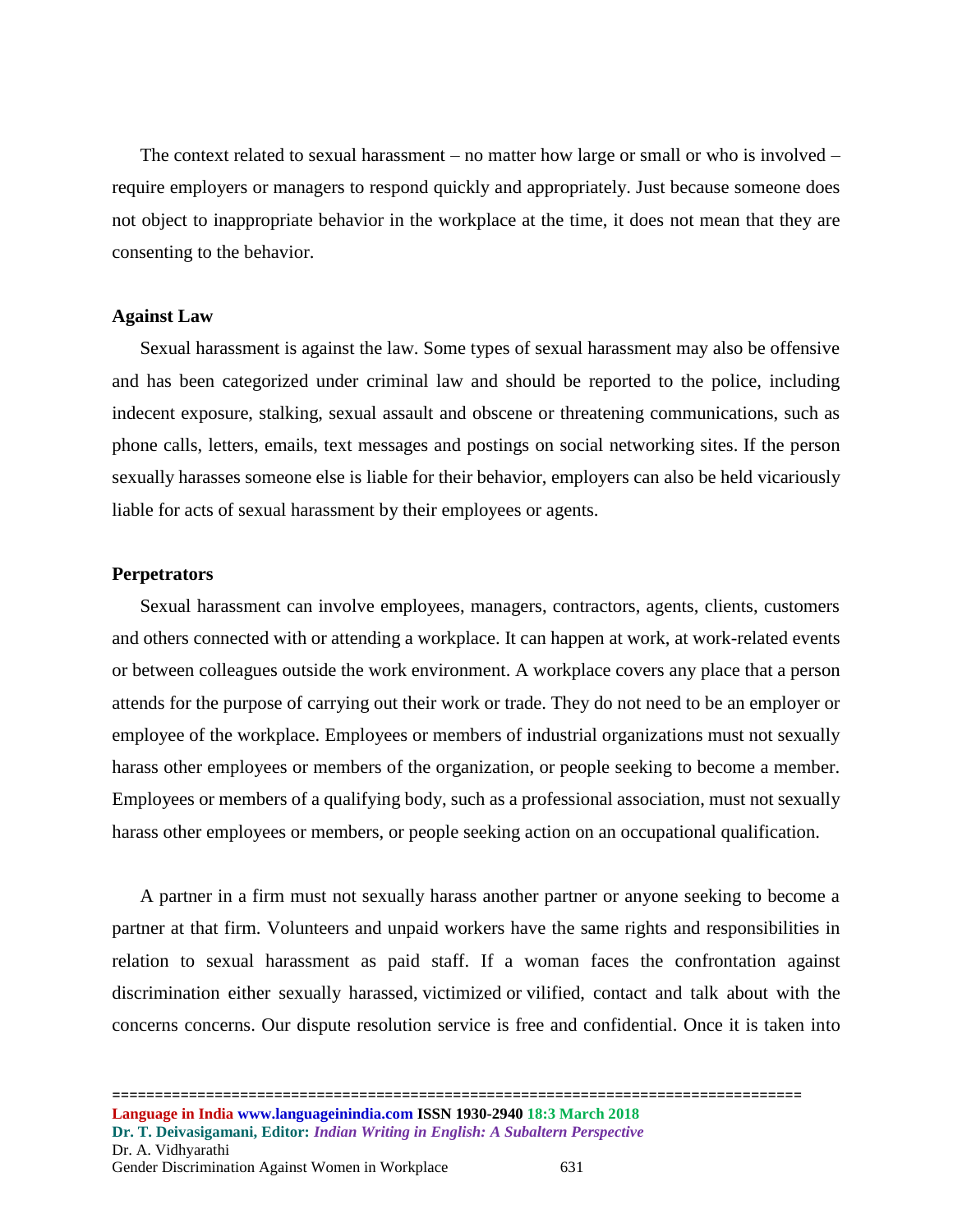accountability. Severe punishment will be preceded. A single incident is enough to constitute sexual harassment – it doesn't have to be repeated.

#### **Bullying and Harassment**

The discrimination is possible through bullying and harassment when it happens because of someone's disability, race, sexual orientation, age, physical features or any other protected attribute under the Equal Opportunity Act 2010. Bullying and harassment can be verbal, physical or in writing, and includes behavior that intimidates, degrades or humiliates another person. This is an unfavorable treatment covered by the law. If someone is being bullied because of a [personal](https://www.humanrightscommission.vic.gov.au/index.php/discrimination/types-of-discrimination)  [characteristic](https://www.humanrightscommission.vic.gov.au/index.php/discrimination/types-of-discrimination) protected by equal opportunity law, it is a form of discrimination. In most cases, bullying behavior is not controllable and becomes persistent and happens over a period of time. However, under the *Equal Opportunity Act 2010*, this behavior does not have to be repeated to be discrimination – it may be a one-off event.

Bullying can occur wherever people work together and in a range of different workplace relationships. It can be verbal or in writing, including online.

Bullying can happen:

- By managers towards workers
- Among co-workers
- By workers towards managers.

Bullying can take many forms, such as:

- Publicly humiliating someone
- Verbal abuse
- Spreading malicious rumours or gossip.

#### **Reasonable Management Actions**

Reasonable management actions carried out in a fair way are not included into the form of bullying. For example:

- Allocating work and setting performance goals, standards and deadlines
- Informing and warning a worker about unsatisfactory work performance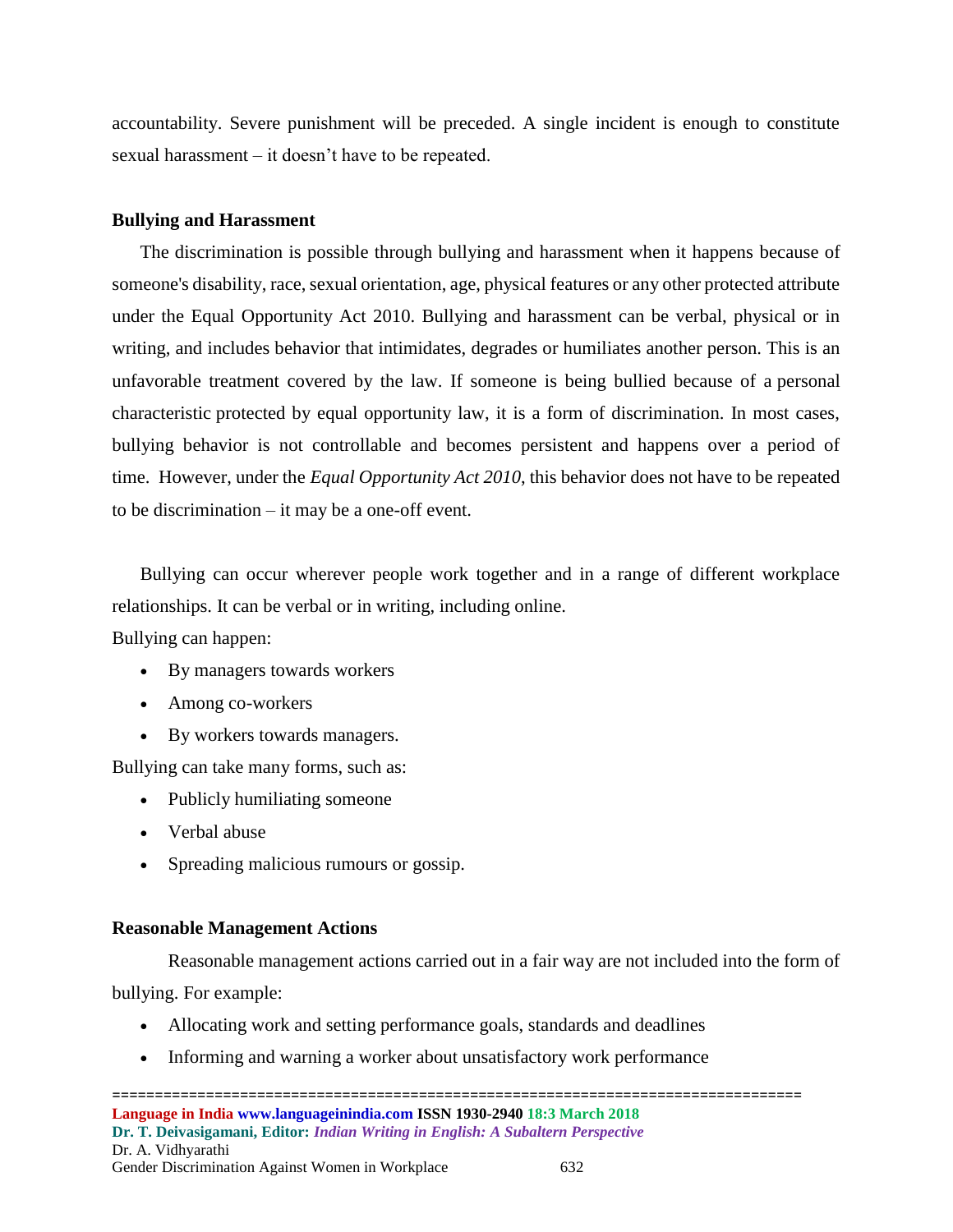- Informing and warning a worker about inappropriate behavior
- Undertaking performance management processes and providing constructive feedback.

Employers should respond to instances of workplace bullying in a way that is appropriate to the seriousness of what has occurred. Serious instances of bullying, including threats to harm a person or damage to property, can be criminal matters and should be referred to the police. An employee who believes and comes to know that they have been discriminated against or sexually harassed has the right to make a complaint, either using the organisation's internal complaints procedure or to an external agency such as the Commission. He is responsible to ensure that a person is not victimised, or treated unfavourably, because he or she has made a complaint or supported another person to make a complaint. Victimisation is specifically prohibited under the *Equal Opportunity Act 2010* and [federal anti-discrimination laws.](https://www.humanrightscommission.vic.gov.au/home/the-law/federal-law)

## **Victimisation**

Victimisation means punishing or threatening to punish someone. It is against the law to punish or threaten to punish someone because they have:

- Asserted their rights under equal opportunity law
- Made a complaint
- Helped someone else make a complaint
- Refused to do something because it would be discrimination, sexual harassment or victimisation.

Victimisation in the workplace can include:

- [Bullying](https://www.humanrightscommission.vic.gov.au/the-workplace/bullying) and intimidation by co-workers
- Being denied a promotion or being moved to a position with lower responsibility
- [Dismissal](https://www.humanrightscommission.vic.gov.au/the-workplace/employer-responsibilities/dismissal) from employment
- Being refused further contract work.

The legal definition of victimization is when someone 'subjects or threatens to subject the other person to any detriment'.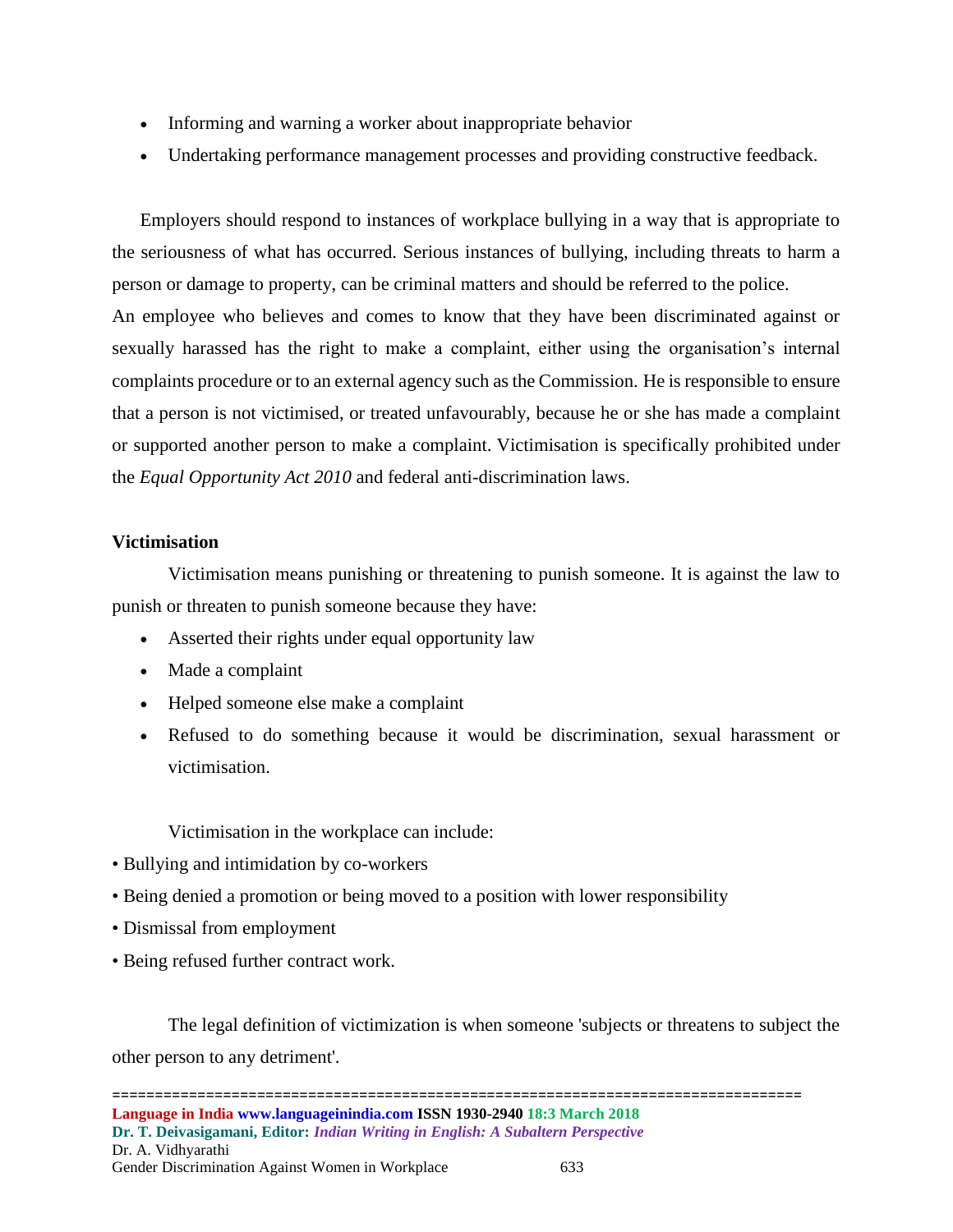# **Gender Discrimination**

Gender discrimination is against jury. It has to focus on the treatment that negatively affects the terms or conditions of employment. Gender inequality includes treating an employee or an applicant differently based on sex stereotypes or because he or she does not conform to traditional notions of femininity or masculinity; includes unwelcome sexual advances, requests for sexual favors and other verbal or physical harassment of a sexual nature. Sexual harassment may also include offensive remarks made about women. The following are the ways that how women face the confrontation in work space.

• Hiring

Being woman, one cannot be hired though she has enough experience and educational qualification because some of the company's long-time clients are more comfortable dealing with men.

• Firing

A woman is told that she is laid off due to company cutbacks and reorganization. However, men in the same position and/or with less seniority keep their jobs.

• Promotion

The work of a woman as a sales clerk at a retail store for ten years but have been repeatedly denied the opportunity to advance. Men with less experience, some of those woman even when she is trained and/or supervised, receive the promotions instead.

• Job Classification

It is understood that most of the sorting jobs, which are low-paid and offer little opportunity for promotion, are held by women, while most of the better-paying office positions are held by men.

**Benefits** 

In private concerns, women are required to use sick and vacation leave to take time off for your pregnancy because the employer does not provide disability leave for pregnancy, but does provide such leave to employees with other temporarily disabling health conditions. A male coworker was on leave for six months because he had a heart attack and he was able to access the benefits under the disability plan.